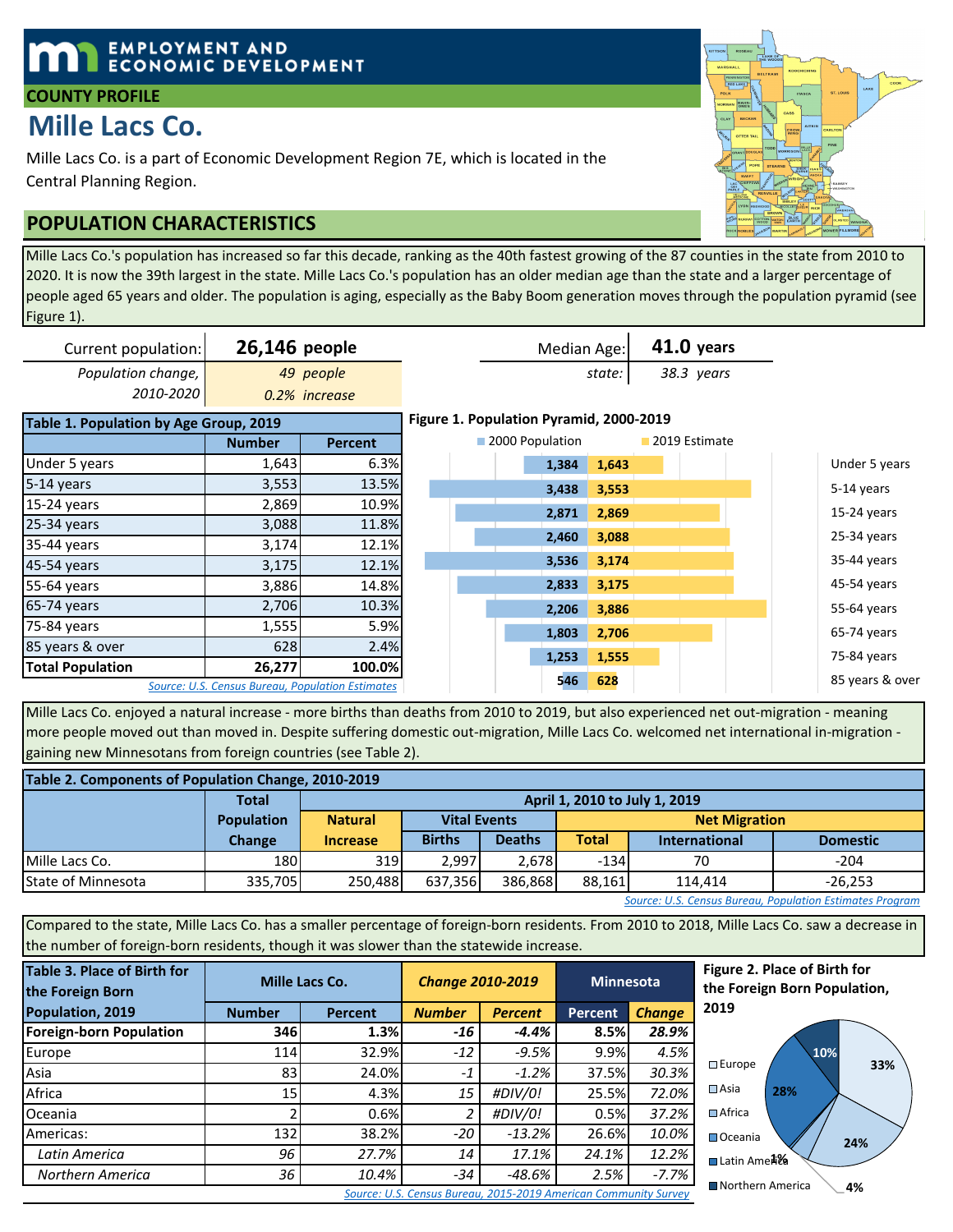#### **COUNTY PROFILE Mille Lacs Co.**

Mille Lacs Co.'s population was becoming more racially diverse over time. Since 2000, the county's white population increased and the number of people of other races increased (see Table 4).

#### **Figure 3. Population by Race,**

#### **2019**

■ White

**Black or African American** 



Asian





|                                            |               | <b>Mille Lacs Co.</b> | <b>Minnesota</b>                   |                |                                    |
|--------------------------------------------|---------------|-----------------------|------------------------------------|----------------|------------------------------------|
| Table 4. Race and Hispanic Origin,<br>2019 | <b>Number</b> | <b>Percent</b>        | <b>Change</b><br>from<br>2000-2019 | <b>Percent</b> | <b>Change</b><br>from<br>2000-2019 |
| Total                                      | 25,865        | 100.0%                | 15.8%                              | 100.0%         | 13.1%                              |
| White                                      | 23,321        | 90.2%                 | 11.6%                              | 82.8%          | 4.7%                               |
| <b>Black or African American</b>           | 120           | 0.5%                  | 100.0%                             | 6.4%           | 107.6%                             |
| American Indian or Alaska Native           | 1,298         | 5.0%                  | 24.1%                              | 1.0%           | 5.5%                               |
| Asian or Other Pac. Islanders              | 194           | 0.8%                  | 288.0%                             | 4.9%           | 87.8%                              |
| Some Other Race                            | 117           | 0.5%                  | 138.8%                             | 1.9%           | 58.1%                              |
| Two or More Races                          | 815           | 3.2%                  | 246.8%                             | 3.0%           | 99.9%                              |
| Hispanic or Latino origin                  | 640           | 2.5%                  | 199.1%                             | 5.4%           | 108.9%                             |

*[S](http://factfinder.census.gov/faces/nav/jsf/pages/searchresults.xhtml?refresh=t)ource: U.S. Census Bureau, 2015-2019 American Community Survey*

#### **POPULATION PROJECTIONS**

According to the Minnesota State Demographic Center, Mille Lacs Co.'s population is expected to decline from 2020 to 2030, with a rate of change that is slower than the projected statewide growth rate (5.0%). Despite the decline, the number of people aged 65 years and older is expected to increase over the next decade (see Figure 4 and Table 5).

|                                                         |                   |                   |                |                |        |        | Figure 4. Projections by Age Group, 2020- |                            |
|---------------------------------------------------------|-------------------|-------------------|----------------|----------------|--------|--------|-------------------------------------------|----------------------------|
| Table 5. Population Projections by Age Group, 2020-2030 |                   |                   |                |                | 2030   |        |                                           |                            |
|                                                         | 2020              | 2030              | <b>Numeric</b> | <b>Percent</b> | 30,000 | 25,903 | 25,514                                    |                            |
| Mille Lacs Co.                                          | <b>Projection</b> | <b>Projection</b> | <b>Change</b>  | <b>Change</b>  |        |        |                                           | ■85 years & over           |
| Under 5 years                                           | 1,319             | 1,481             | 162            | 12.3%          | 25,000 |        |                                           | 75-84 years                |
| 5-14 years                                              | 3,290             | 2,598             | $-692$         | $-21.0%$       |        |        |                                           | $\blacksquare$ 65-74 years |
| 15-24 years                                             | 3,515             | 3,344             | $-171$         | $-4.9%$        | 20,000 |        |                                           |                            |
| 25-34 years                                             | 2,610             | 3,279             | 669            | 25.6%          |        |        |                                           | $\blacksquare$ 55-64 years |
| 35-44 years                                             | 2,962             | 2,465             | $-497$         | $-16.8\%$      | 15,000 |        |                                           | $\blacksquare$ 45-54 years |
| 45-54 years                                             | 3,027             | 2,768             | $-259$         | $-8.6%$        |        |        |                                           | 35-44 years                |
| 55-64 years                                             | 3,722             | 2,825             | -897           | $-24.1%$       | 10,000 |        |                                           | $\square$ 25-34 years      |
| 65-74 years                                             | 2,927             | 3,478             | 551            | 18.8%          | 5,000  |        |                                           | $\square$ 15-24 years      |
| 75-84 years                                             | 1,846             | 2,416             | 570            | 30.9%          |        |        |                                           | $\square$ 5-14 years       |
| 85 years & over                                         | 685               | 860               | 175            | 25.5%          |        |        |                                           | □ Under 5 years            |
| <b>Total Population</b>                                 | 25,903            | 25,514            | $-389$         | $-1.5\%$       |        |        | 2020 Projectio030 Projection              |                            |

*Source: Minnesota State Demographic Center*

## **EDUCATIONAL ATTAINMENT**

Mille Lacs Co. has a lower percentage of adults (18 years & over) with at least a high school diploma than the state (92.4%), and a lower percentage of people with at least some college experience. Mille Lacs Co. also has a higher percentage of people with an Associate's degree and a lower percentage of people with a Bachelor's degree or higher.

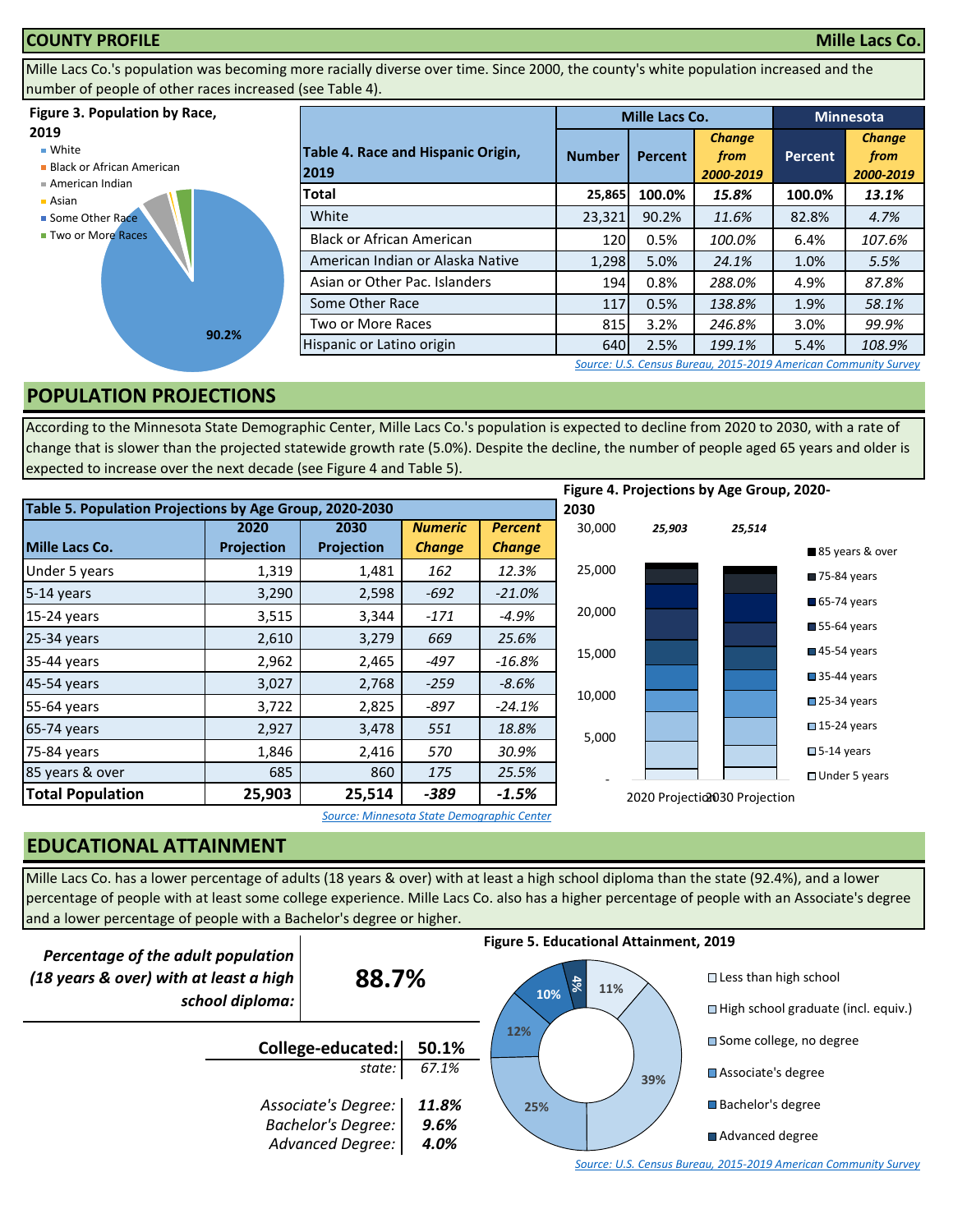#### **COUNTY PROFILE Mille Lacs Co.**

## **LABOR FORCE TRENDS**



At 7.9%, Mille Lacs Co. had a higher unemployment rate than the state in 2020. Mille Lacs Co.'s unemployment rate increased compared to 5.6% in 2019, and was lower than the 11.1% rate posted in 2010. The number of unemployed workers actively seeking work in Mille Lacs Co. increased over the past year, and is down compared to 2010.



Labor force growth has slowed in recent years. After experiencing a net gain of workers from 1990 to 2000, Mille Lacs Co. averaged an annual gain of new workers from 2000 to 2010, and most recently a loss of fewer workers since 2010 (see Figure 7). Moving forward, Mille Lacs Co. is expected to see a labor force decline from 2020 to 2030 (see Table 6).

|                                                                                                                                                                                          |        |                                            | гіб             |  |  |  |  |  |
|------------------------------------------------------------------------------------------------------------------------------------------------------------------------------------------|--------|--------------------------------------------|-----------------|--|--|--|--|--|
| <b>Table 6. Labor Force</b>                                                                                                                                                              |        | <b>Labor Force Projection</b>              | 20 <sub>2</sub> |  |  |  |  |  |
| Projections, 2020-2030                                                                                                                                                                   | 2020   | 2030                                       |                 |  |  |  |  |  |
| 16 to 24 years                                                                                                                                                                           | 2,252  | 2,196                                      | Vacancies       |  |  |  |  |  |
| 25 to 54 years                                                                                                                                                                           | 7,328  | 7,256                                      |                 |  |  |  |  |  |
| 55 to 64 years                                                                                                                                                                           | 2,519  | 1,912                                      |                 |  |  |  |  |  |
| 65 years & over                                                                                                                                                                          | 709    | 856                                        | ళ               |  |  |  |  |  |
| <b>Total Labor Force</b>                                                                                                                                                                 | 12,808 | 12,220                                     |                 |  |  |  |  |  |
|                                                                                                                                                                                          |        | Source: Minnesota State Demographic Center | of Unemployed   |  |  |  |  |  |
| Mille Lacs Co. is a part of Region 7E, which includes<br>Number<br>Chisago, Isanti, Kanabec, Mille Lacs, and Pine County. The<br>labor market has grown extremely tight in recent years, |        |                                            |                 |  |  |  |  |  |

Mille Lacs Co. is a part of Region 7E, which includes Chisago, Isanti, Kanabec, Mille Lacs, and Pine County. The labor market has grown extremely tight in recent years, dropping to a ratio of jobseekers per vacancy during the 2nd quarter of 2020 (see Figure 8).

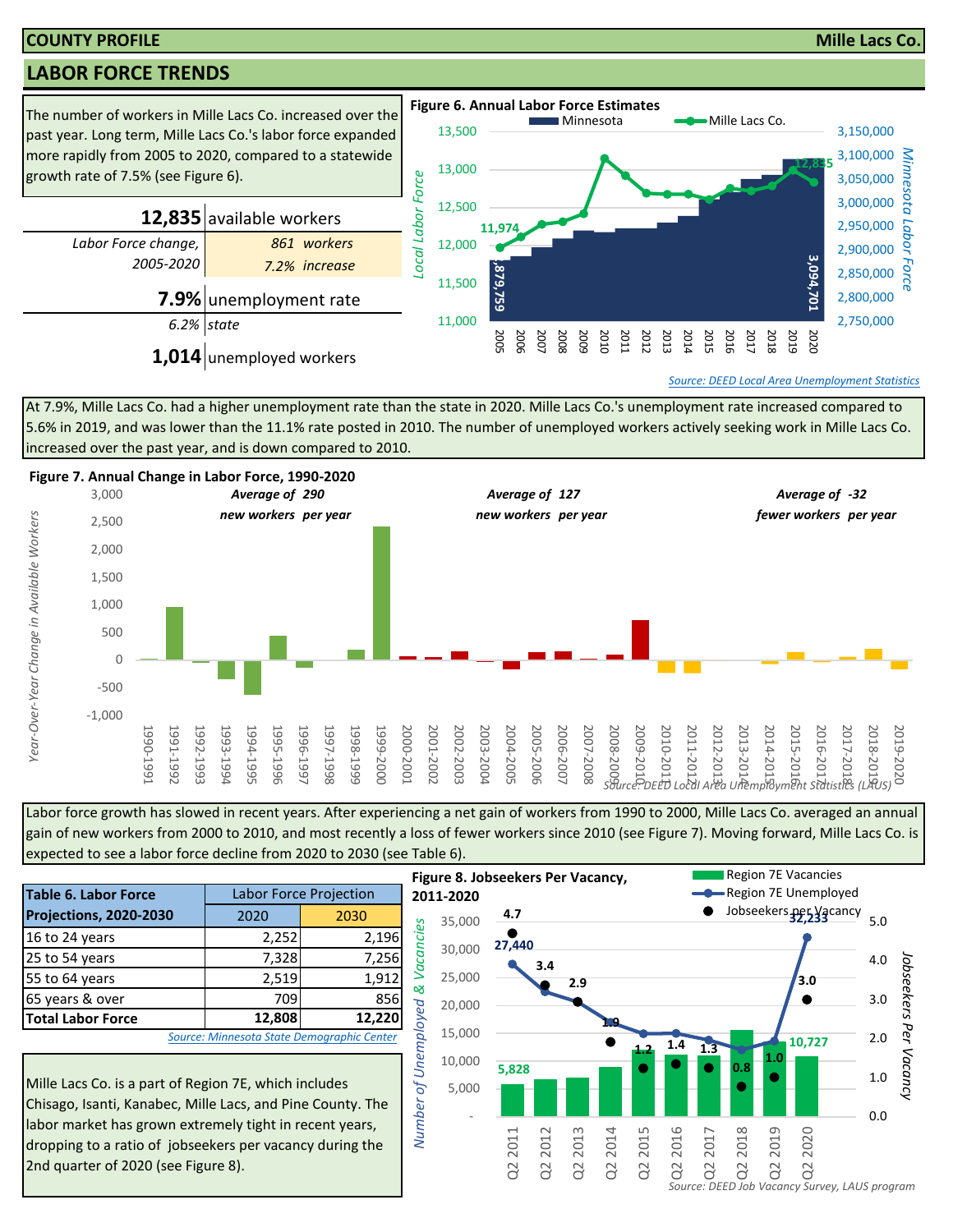## **LABOR FORCE CHARACTERISTICS**

Mille Lacs Co. had a lower labor force participation rate than the state. The labor force in Mille Lacs Co. is less racially diverse than the state (where 84.8% of workers are white alone), but is becoming more diverse over time.

#### **Table 7. Employment Characteristics, 2019**

|                                                                 |                                                        | <b>Mille Lacs Co.</b>                                         |                | <b>Minnesota</b>                         |                | <b>Mille Lacs Co.</b> |                                 |  |
|-----------------------------------------------------------------|--------------------------------------------------------|---------------------------------------------------------------|----------------|------------------------------------------|----------------|-----------------------|---------------------------------|--|
|                                                                 | <b>In Labor Force</b><br><i>(available</i><br>workers) | Labor<br><b>Force</b><br>Partic.<br>Rate                      | Unemp.<br>Rate | Labor<br><b>Force</b><br>Partic.<br>Rate | Unemp.<br>Rate | <b>Male</b>           | <b>Female</b>                   |  |
| <b>Total Labor Force</b>                                        | 12,983                                                 | 63.7%                                                         | 5.9%           | 69.7%                                    | 3.6%           | 6,884                 | 6,100                           |  |
| 16 to 19 years                                                  | 725                                                    | 57.7%                                                         | 14.2%          | 53.2%                                    | 11.0%          | 390                   | 335                             |  |
| 20 to 24 years                                                  | 1,085                                                  | 82.3%                                                         | 6.9%           | 84.6%                                    | 6.0%           | 559                   | 526                             |  |
| 25 to 44 years                                                  | 5,199                                                  | 85.6%                                                         | 6.6%           | 88.8%                                    | 3.2%           | 2,814                 | 2,386                           |  |
| 45 to 54 years                                                  | 2,859                                                  | 84.6%                                                         | 6.3%           | 87.6%                                    | 2.7%           | 1,488                 | 1,373                           |  |
| 55 to 64 years                                                  | 2,490                                                  | 67.7%                                                         | 1.7%           | 73.0%                                    | 2.8%           | 1,295                 | 1,196                           |  |
| 65 to 74 years                                                  | 518                                                    | 19.9%                                                         | 2.3%           | 27.9%                                    | 2.2%           | 291                   | 227                             |  |
| 75 years & over                                                 | 103                                                    | 5.0%                                                          | 6.7%           | 6.6%                                     | 2.4%           | 47                    | 57                              |  |
| <b>Employment Characteristics by Race &amp; Hispanic Origin</b> |                                                        |                                                               |                |                                          |                |                       | Figure 9. Labor Force by        |  |
| White alone                                                     | 12,007                                                 | 64.1%                                                         | 5.2%           | 69.3%                                    | 3.0%           | Race, 2019            |                                 |  |
| <b>Black or African American</b>                                | 22                                                     | 23.2%                                                         | 0.0%           | 71.3%                                    | 8.8%           |                       |                                 |  |
| American Indian & Alaska Native                                 | 506                                                    | 58.7%                                                         | 22.7%          | 58.9%                                    | 12.6%          |                       |                                 |  |
| Asian or Other Pac. Islanders                                   | 82                                                     | 68.4%                                                         | 4.8%           | 71.2%                                    | 4.3%           |                       |                                 |  |
| Some Other Race                                                 | 47                                                     | 55.3%                                                         | 10.6%          | 77.7%                                    | 6.1%           |                       |                                 |  |
| Two or More Races                                               | 328                                                    | 67.1%                                                         | 4.9%           | 73.6%                                    | 7.4%           |                       |                                 |  |
| <b>Hispanic or Latino</b>                                       | 246                                                    | 62.6%                                                         | 6.9%           | 76.5%                                    | 6.1%           |                       |                                 |  |
| <b>Employment Characteristics by Disability</b>                 |                                                        |                                                               |                |                                          |                |                       |                                 |  |
| With Any Disability                                             | 1,026                                                  | 52.1%                                                         | 10.1%          | 53.0%                                    | 8.6%           |                       | 92.5%                           |  |
| <b>Employment Characteristics by Educational Attainment</b>     |                                                        |                                                               |                |                                          |                |                       |                                 |  |
| Population, 25 to 64 years                                      | 10,549                                                 | 80.3%                                                         | 5.3%           | 84.5%                                    | 3.0%           | ■ White alone         |                                 |  |
| Less than H.S. Diploma                                          | 725                                                    | 61.9%                                                         | 7.4%           | 66.3%                                    | 4.2%           |                       | • Black or African American     |  |
| H.S. Diploma or Equivalent                                      | 3,767                                                  | 79.7%                                                         | 7.0%           | 78.5%                                    | 2.6%           |                       | American Indian & Alaska Native |  |
| Some College or Assoc. Degree                                   | 4,434                                                  | 82.4%                                                         | 4.0%           | 85.3%                                    | 3.0%           |                       | Asian or Other Pac. Islanders   |  |
| Bachelor's Degree or Higher                                     | 1,625                                                  | 87.5%                                                         | 1.2%           | 90.0%                                    | 1.7%           | ■ Some Other Race     |                                 |  |
|                                                                 |                                                        | Source: 2015-2019 American Community Survey, 5-Year Estimates |                |                                          |                |                       | ■ Two or More Races             |  |

A smaller percentage of workers in Mille Lacs Co. worked in the same county in which they live compared to the state. Mille Lacs Co. also had a longer average commute time than the state.

|                                           | Mille Lacs Co. |                |               | <b>Minnesota</b> | Figure 10. Time Leaving Home to    |       |                |  |
|-------------------------------------------|----------------|----------------|---------------|------------------|------------------------------------|-------|----------------|--|
| Table 8. Commuting Characteristics, 2019  | <b>Number</b>  | <b>Percent</b> | <b>Number</b> | <b>Percent</b>   | go to Work, 2019<br>Mille Lacs Co. |       | ■ Minnesota    |  |
| Worked in state of residence              | 11,851         | 99.2%          | 2,837,697     | 97.6%            |                                    | በ%    | 20%<br>40      |  |
| Worked in county of residence             | 6,045          | 50.6%          | 1,846,247     | 63.5%            |                                    |       |                |  |
| Worked out of county of residence         | 5,806          | 48.6%          | 991,449       | 34.1%            | $12:00$ a.m. to                    | 9.4%  |                |  |
| Worked outside state of residence         | 96             | 0.8%           | 69,779        | 2.4%             | 4:59a.m.                           | 4.2%  |                |  |
| <b>MEANS OF TRANSPORTATION TO WORK</b>    |                |                |               |                  | 5:00 a.m. to 5:59                  |       |                |  |
| Car, truck, or van                        | 10,585         | 88.6%          | 2,506,244     | 86.2%            | a.m.                               | 9.1%  | 15.3%          |  |
| Public transportation (excl. taxicab)     | 155            | 1.3%           | 101,762       | 3.5%             |                                    |       |                |  |
| Other method (walk, bike, taxi, etc.)     | 562            | 4.7%           | 125,021       | 4.3%             | 6:00 a.m. to 6:59                  |       | 17.3%          |  |
| Worked at home                            | 645            | 5.4%           | 171,541       | 5.9%             | a.m.                               |       | 19.6%          |  |
| <b>TRAVEL TIME TO WORK</b>                |                |                |               |                  | 7:00 a.m. to 7:59                  |       |                |  |
| Less than 10 minutes                      | 2,604          | 21.8%          | 456,474       | 15.7%            | a.m.                               |       | 26.1%<br>29.3% |  |
| 10 to 19 minutes                          | 2,712          | 22.7%          | 872,243       | 30.0%            |                                    |       |                |  |
| 20 to 29 minutes                          | 1,350          | 11.3%          | 645,460       | 22.2%            | 8:00 a.m. to 8:59<br>a.m.          | 10.7% |                |  |
| 30 to 44 minutes                          | 1,888          | 15.8%          | 575,680       | 19.8%            |                                    |       | 14.4%          |  |
| 45 to 59 minutes                          | 1,565          | 13.1%          | 194,801       | 6.7%             | 9:00 a.m. to                       |       |                |  |
| 60 or more minutes                        | 1,828          | 15.3%          | 162,819       | 5.6%             | 11:59 p.m.                         |       | 21.1%<br>23.4% |  |
| <b>Mean travel time to work (minutes)</b> |                | 30.3 minutes   |               | 23.7 minutes     |                                    |       |                |  |

 $-40%$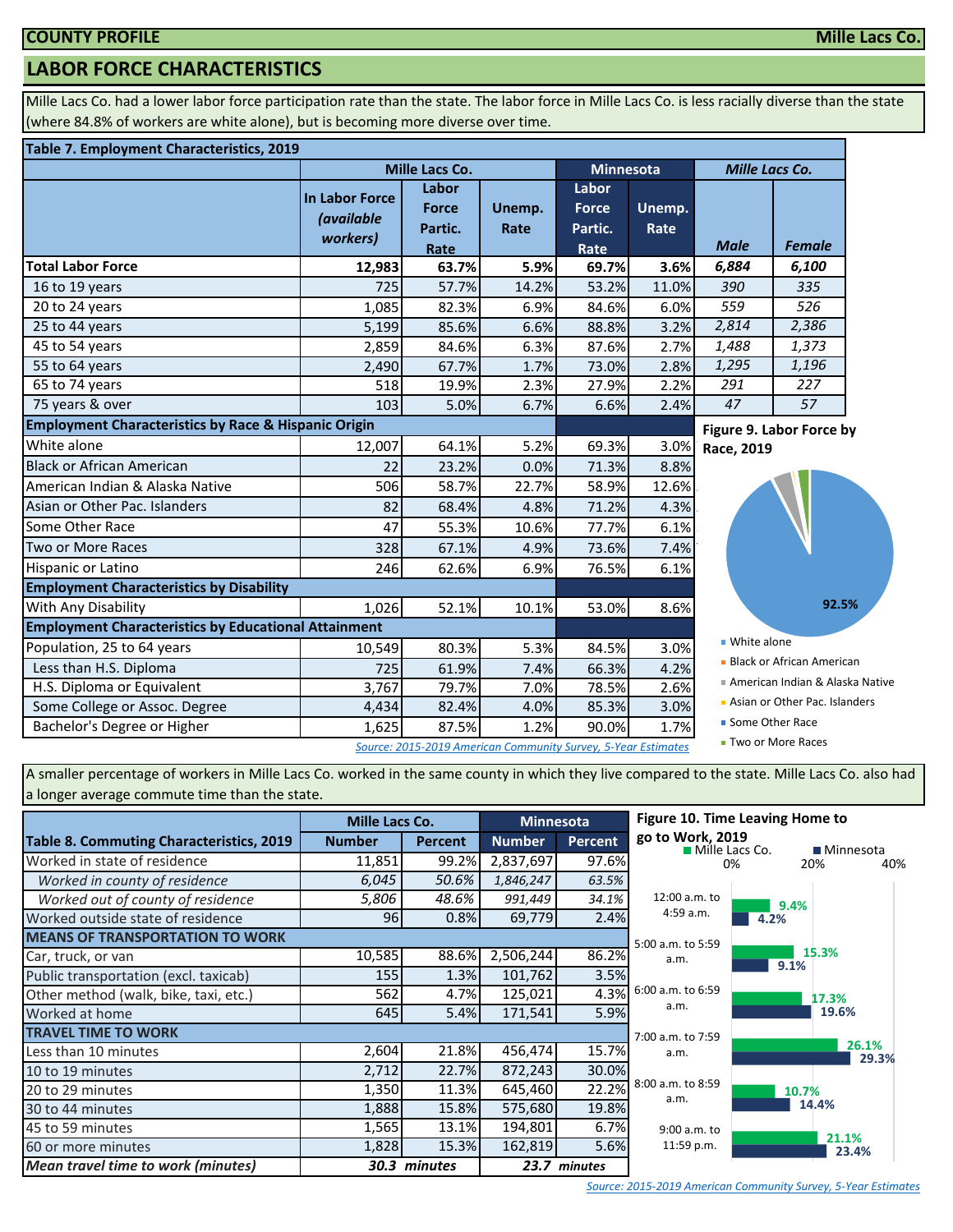## **INCOMES, COST OF LIVING, & HOUSING**

Mille Lacs Co. had a lower median household income than the state, and a higher percentage of households with incomes below \$50,000. Overall, Mille Lacs Co. had the 61st highest median household income of the 87 counties in the state.

| Median Household Income \$56,135            | state \$68,411 | Figure 11. Household Incomes, 2019 |       | $\square$ Less than \$25,000<br>■\$75,000-\$99,999           | □ \$25,000-\$49,999<br>■\$100,00-\$149,999 |       | ■\$50,000-\$74,999<br>■ \$150,000 or more |       |       |      |
|---------------------------------------------|----------------|------------------------------------|-------|--------------------------------------------------------------|--------------------------------------------|-------|-------------------------------------------|-------|-------|------|
| Median Family Income \$64,420               | state \$86,204 | Mille Lacs Co.                     | 21.9% | 22.1%                                                        |                                            | 22.8% | 12.1%                                     | 14.6% |       | 6.5% |
| Per Capita Income \$27,758                  | state \$37,625 | Minnesota                          | 16.1% | 20.3%                                                        | 18.0%                                      | 14.0% | 17.2%                                     |       | 14.3% |      |
| Source: 2015-2019 American Community Survey |                |                                    |       | Source: 2015-2019 American Community Survey 5-Year Estimates |                                            |       |                                           |       |       |      |

Mille Lacs Co. also had a lower cost of living than the state, with a required hourly wage of \$15.05 for a single person living alone to meet a basic needs cost of living, and an hourly wage requirement of \$16.76 for a typical family with 2 adults and 1 child (see Table 9).

| Table 9. Basic Needs Cost of Living Estimates, 2020 |                       |                    |                      |                      |                       |                |                     |              |                                  |  |  |  |
|-----------------------------------------------------|-----------------------|--------------------|----------------------|----------------------|-----------------------|----------------|---------------------|--------------|----------------------------------|--|--|--|
|                                                     | <b>Single Yearly</b>  | <b>Hourly Wage</b> |                      | <b>Monthly Costs</b> |                       |                |                     |              |                                  |  |  |  |
| Single Adult, 0 children                            | <b>Cost of Living</b> | <b>Required</b>    | <b>Child Care</b>    | Food                 | <b>Health</b><br>Care | <b>Housing</b> | Trans-<br>portation | <b>Other</b> | <b>Taxes</b>                     |  |  |  |
| Mille Lacs Co.                                      | \$31,311              | \$15.05            | \$0                  | \$343                | \$163                 | \$680          | \$779               | \$280        | \$364                            |  |  |  |
| <b>State of Minnesota</b>                           | \$31,392              | \$15.09            | \$0                  | \$336                | \$157                 | \$798          | \$653               | \$318        | \$354                            |  |  |  |
| Typical Family: 2 Adults (1                         | <b>Family Yearly</b>  | <b>Hourly Wage</b> | <b>Monthly Costs</b> |                      |                       |                |                     |              |                                  |  |  |  |
| working full-time, 1 part-<br>time), 1 child        | <b>Cost of Living</b> | <b>Required</b>    | <b>Child Care</b>    | Food                 | <b>Health</b><br>Care | <b>Housing</b> | Trans-<br>portation | <b>Other</b> | <b>Taxes</b>                     |  |  |  |
| Mille Lacs Co.                                      | \$52,284              | \$16.76            | \$304                | \$783                | \$519                 | \$913          | \$912               | \$464        | \$462                            |  |  |  |
| State of Minnesota                                  | \$56,772              | \$18.20            | \$516                | \$769                | \$593                 | \$1,033        | \$755               | \$505        | \$560                            |  |  |  |
|                                                     |                       |                    |                      |                      |                       |                |                     |              | Source: DEED Cost of Living tool |  |  |  |

Mille Lacs Co. had a lower median house value than the state, having the 45th highest value of the 87 counties in 2019. Mille Lacs Co.'s housing stock was newer than the state's, with a higher percentage of units built since 2000 (see Figure 12).

| Table 10. Estimated Value of Owner-  | Mille Lacs Co.                                                |                | Minnesota      |  |  |
|--------------------------------------|---------------------------------------------------------------|----------------|----------------|--|--|
| occupied Housing Units, 2019         | <b>Total</b>                                                  | <b>Percent</b> | <b>Percent</b> |  |  |
| <b>Total</b>                         | 7,696                                                         | 100.0%         | 100.0%         |  |  |
| Less than \$50,000                   | 324                                                           | 4.2%           | 5.7%           |  |  |
| \$50,000 to \$99,999                 | 987                                                           | 12.8%          | 9.4%           |  |  |
| \$100,000 to \$149,999               | 1,899                                                         | 24.7%          | 15.2%          |  |  |
| \$150,000 to \$199,999               | 1,901                                                         | 24.7%          | 19.8%          |  |  |
| \$200,000 to \$299,999               | 1,686                                                         | 21.9%          | 25.7%          |  |  |
| \$300,000 to \$499,999               | 728                                                           | 9.5%           | 17.6%          |  |  |
| \$500,000 or more                    | 171                                                           | 2.2%           | 6.6%           |  |  |
| \$163,300<br><b>Median (dollars)</b> |                                                               |                |                |  |  |
|                                      | Source: 2015-2019 American Community Survey, 5-Year Estimates |                |                |  |  |



*Source: 2015-2019 American Community Survey, 5-Year Estimates*

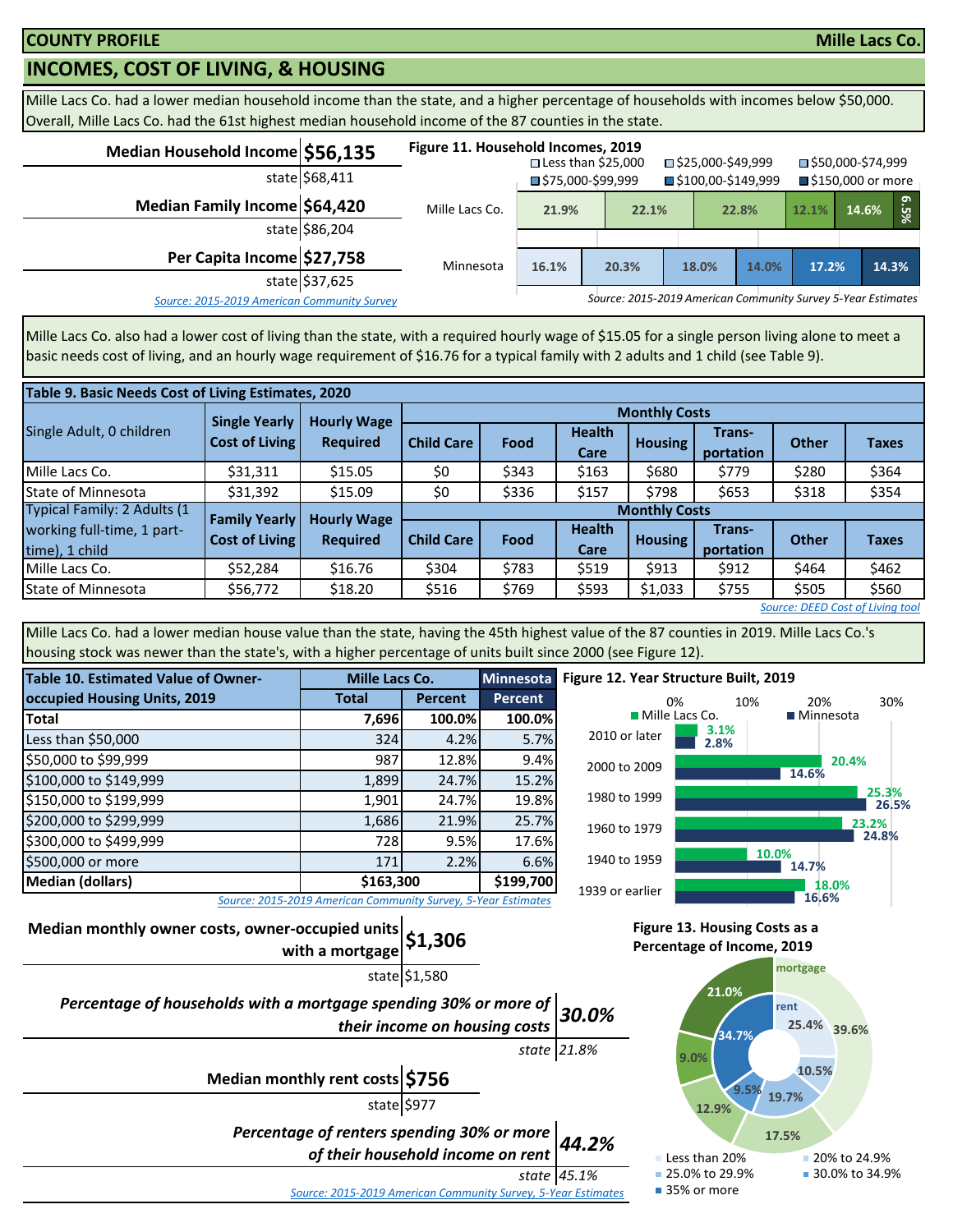### **COUNTY PROFILE**

## **Mille Lacs Co.**

#### **OCCUPATIONS**

At \$21.84 in 2021, wages were lower in Region 7E than the state. Overall, Region 7E had the 2nd highest median hourly wage level of the 13 economic development regions in the state. Wages were highest for management occupations (\$46.72) and lowest for food preparation and serving related jobs (\$13.15) (see Table 11).

| Table 11. Occupational Employment Statistics, 2021 |                          |                               |                               |                                  |                          |                           |                               |  |  |  |
|----------------------------------------------------|--------------------------|-------------------------------|-------------------------------|----------------------------------|--------------------------|---------------------------|-------------------------------|--|--|--|
|                                                    |                          | <b>Region 7E</b>              |                               |                                  |                          | <b>State of Minnesota</b> |                               |  |  |  |
| <b>Occupational Group</b>                          | Median<br>Hourly<br>Wage | Estimated<br>Regional<br>Jobs | Share of<br><b>Total Jobs</b> | Regional<br>Location<br>Quotient | Median<br>Hourly<br>Wage | State-wide<br><b>Jobs</b> | Share of<br><b>Total Jobs</b> |  |  |  |
| <b>Total, All Occupations</b>                      | \$21.84                  | 48,790                        | 100.0%                        | 1.0                              | \$23.00                  | 2,708,760                 | 100.0%                        |  |  |  |
| Management                                         | \$46.72                  | 2,530                         | 5.2%                          | 0.9                              | \$54.22                  | 164,530                   | 6.1%                          |  |  |  |
| <b>Business &amp; Financial Operations</b>         | \$30.54                  | 1,880                         | 3.9%                          | 0.6                              | \$35.24                  | 179,670                   | 6.6%                          |  |  |  |
| Computer & Mathematical                            | \$36.10                  | 740                           | 1.5%                          | 0.4                              | \$44.89                  | 98,240                    | 3.6%                          |  |  |  |
| Architecture & Engineering                         | \$39.30                  | 920                           | 1.9%                          | 0.9                              | \$38.90                  | 54,880                    | 2.0%                          |  |  |  |
| Life, Physical & Social Science                    | \$33.00                  | 470                           | 1.0%                          | 1.0                              | \$35.48                  | 26,120                    | 1.0%                          |  |  |  |
| <b>Community &amp; Social Service</b>              | \$24.38                  | 1,430                         | 2.9%                          | 1.4                              | \$24.21                  | 55,630                    | 2.1%                          |  |  |  |
| Legal                                              | \$27.93                  | 210                           | 0.4%                          | 0.6                              | \$41.02                  | 19,760                    | 0.7%                          |  |  |  |
| Education, Training & Library                      | \$25.28                  | 5,180                         | 10.6%                         | 1.8                              | \$24.64                  | 159,060                   | 5.9%                          |  |  |  |
| Arts, Design, Entertainment & Media                | \$14.35                  | 450                           | 0.9%                          | 0.7                              | \$25.72                  | 36,260                    | 1.3%                          |  |  |  |
| <b>Healthcare Practitioners &amp; Technical</b>    | \$34.59                  | 2,940                         | 6.0%                          | 0.9                              | \$36.90                  | 188,210                   | 6.9%                          |  |  |  |
| <b>Healthcare Support</b>                          | \$14.80                  | 3,120                         | 6.4%                          | 1.1                              | \$15.52                  | 157,140                   | 5.8%                          |  |  |  |
| <b>Protective Service</b>                          | \$28.04                  | 1,250                         | 2.6%                          | 1.6                              | \$24.18                  | 42,520                    | 1.6%                          |  |  |  |
| Food Preparation & Serving Related                 | \$13.15                  | 3,200                         | 6.6%                          | 0.9                              | \$13.34                  | 195,120                   | 7.2%                          |  |  |  |
| Building, Grounds Cleaning & Maint.                | \$17.16                  | 1,240                         | 2.5%                          | 0.9                              | \$16.14                  | 74,550                    | 2.8%                          |  |  |  |
| Personal Care & Service                            | \$12.43                  | 930                           | 1.9%                          | 1.0                              | \$14.57                  | 51,660                    | 1.9%                          |  |  |  |
| Sales & Related                                    | \$16.09                  | 4,730                         | 9.7%                          | 1.0                              | \$16.83                  | 250,430                   | 9.2%                          |  |  |  |
| Office & Administrative Support                    | \$20.59                  | 5,190                         | 10.6%                         | 0.9                              | \$20.93                  | 338,050                   | 12.5%                         |  |  |  |
| Farming, Fishing & Forestry                        | \$18.65                  | 50                            | 0.1%                          | 0.7                              | \$18.14                  | 4,230                     | 0.2%                          |  |  |  |
| <b>Construction &amp; Extraction</b>               | \$28.63                  | 2,460                         | 5.0%                          | 1.3                              | \$29.84                  | 102,390                   | 3.8%                          |  |  |  |
| Installation, Maintenance & Repair                 | \$22.87                  | 2,060                         | 4.2%                          | 1.2                              | \$25.45                  | 98,840                    | 3.6%                          |  |  |  |
| Production                                         | \$19.07                  | 3,980                         | 8.2%                          | 1.1                              | \$19.82                  | 202,240                   | 7.5%                          |  |  |  |
| <b>Transportation &amp; Material Moving</b>        | \$19.86                  | 3,830                         | 7.8%                          | 1.0                              | \$18.83                  | 209,210                   | 7.7%                          |  |  |  |

#### *[S](http://www.mn.gov/deed/data/data-tools/oes/)ource: DEED Occupational Employment Statistics, Qtr. 1 2021*

### **JOB VACANCY SURVEY**

Mille Lacs Co. is a part of Region 7E, which includes Chisago, Isanti, Kanabec, Mille Lacs, and Pine County. There were 10727 job vacancies posted by employers in the 2nd Quarter of 2020, indicating extensive opportunity in the region, with openings across several occupations and industries (see Figure 14).

| Table 12. Region 7E Job Vacancy Survey Results, Qtr. 2 2020 |                  |            | Figure 14. Job Vacancies by Industry, Qtr. 2 2020                                                                              |  |  |  |  |
|-------------------------------------------------------------|------------------|------------|--------------------------------------------------------------------------------------------------------------------------------|--|--|--|--|
|                                                             | Number of        |            | Services,<br>Administration Construction<br>Muthities<br>Agriculture,                                                          |  |  |  |  |
| <b>Occupational Group</b>                                   | <b>Vacancies</b> | Wage Offer | Ex.<br>0%0%<br>4%<br>-6%<br>Manufacturing<br>Forestry,                                                                         |  |  |  |  |
| <b>Total, All Occupations</b>                               | 10,727           | \$14.82    | Public<br>Fishing &<br>5%<br>Admin<br>Wholesale                                                                                |  |  |  |  |
| Management                                                  | 364              | \$20.03    | Hunting<br>4%<br>Trade                                                                                                         |  |  |  |  |
| <b>Business &amp; Financial Operations</b>                  | 183              | \$22.01    | 1%<br>2%                                                                                                                       |  |  |  |  |
| Computer & Mathematical                                     | 115              | \$14.75    |                                                                                                                                |  |  |  |  |
| Architecture & Engineering                                  | 102              | \$22.72    |                                                                                                                                |  |  |  |  |
| Life, Physical & Social Sciences                            | 100              | \$20.51    | Accommodatio                                                                                                                   |  |  |  |  |
| <b>Community &amp; Social Service</b>                       | 278              | \$18.88    | n and Food<br><b>Services</b>                                                                                                  |  |  |  |  |
| Education, Training & Library                               | 876              | \$21.52    | <b>Retail Trade</b><br>19%<br>22%                                                                                              |  |  |  |  |
| <b>Healthcare Practitioners &amp; Technical</b>             | 696              | \$26.50    | <b>Health Care</b>                                                                                                             |  |  |  |  |
| <b>Healthcare Support</b>                                   | 607              | \$13.34    | and Social                                                                                                                     |  |  |  |  |
| <b>Protective Service</b>                                   | 128              | \$14.34    | Assistance                                                                                                                     |  |  |  |  |
| Food Preparation & Serving Related                          | 1,727            | \$11.94    | Transportation<br>17%                                                                                                          |  |  |  |  |
| Building, Grounds Cleaning & Maint.                         | 728              | \$14.84    | and<br>Arts.<br>Warehousing                                                                                                    |  |  |  |  |
| Personal Care & Service                                     | 363              | \$12.93    | Information <sub>5%</sub><br>Entertainment,                                                                                    |  |  |  |  |
| Sales & Related                                             | 1,568            | \$13.28    | and Recreation<br>0%<br>Real Estate                                                                                            |  |  |  |  |
| Office & Administrative Support                             | 478              | \$13.44    | Finance and<br>Management<br>Administrative<br>Educational<br>Professionaland Rental<br>and Waste<br>of Companies<br>Insurance |  |  |  |  |
| Construction & Extraction                                   | 204              | \$16.27    | and Leasing<br>1%<br>Services<br>and<br>and                                                                                    |  |  |  |  |
| Installation, Maintenance & Repair                          | 443              | \$19.66    | 10%<br>0%<br>3%<br>Enterprises<br>Technical                                                                                    |  |  |  |  |
| Production                                                  | 416              | \$15.60    | 101<br>Camillan                                                                                                                |  |  |  |  |
| <b>Transportation &amp; Material Moving</b>                 | 1,017            | \$13.48    | Source: DEED Job Vacancy Survey, Qtr. 2 2020                                                                                   |  |  |  |  |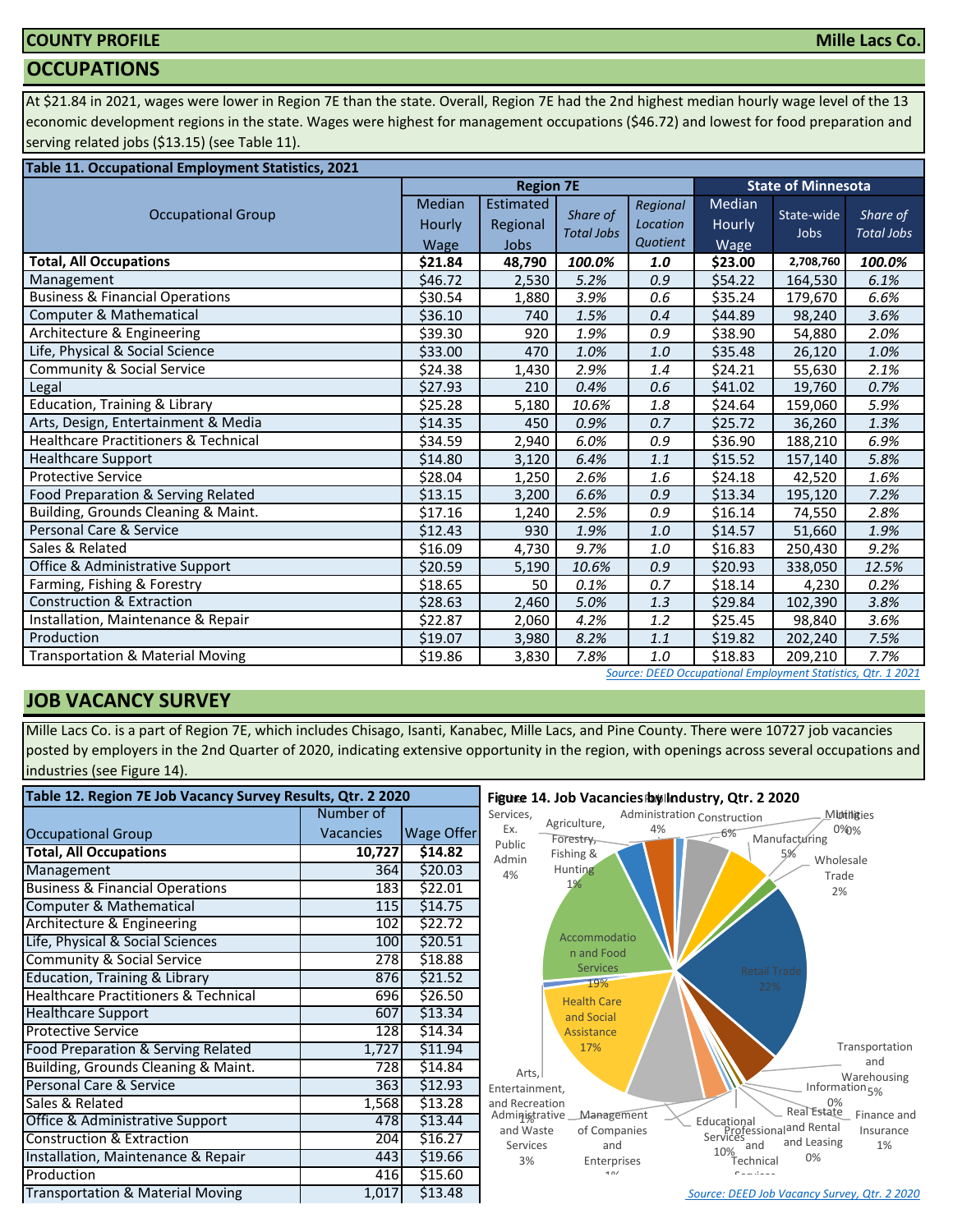#### **OCCUPATIONS IN DEMAND**

| Table 13. Central Occupations in Demand, 2020 |                                            |                                      |                                           |  |  |  |
|-----------------------------------------------|--------------------------------------------|--------------------------------------|-------------------------------------------|--|--|--|
| <b>Less than High School</b>                  | <b>High School or Equivalent</b>           | Some College or Assoc. Deg.          | <b>Bachelor's Degree or Higher</b>        |  |  |  |
| Retail Salespersons                           | <b>Nursing Assistants</b>                  | <b>Registered Nurses</b>             | Special Education Teachers,               |  |  |  |
|                                               |                                            |                                      | Secondary School                          |  |  |  |
| \$25,980                                      | \$36,175                                   | \$78,415                             | \$62,221                                  |  |  |  |
| <b>Stockers and Order Fillers</b>             | Licensed Practical and Licensed Vocational | Civil Engineering Technologists      | Substitute Teachers, Short-Term           |  |  |  |
|                                               | <b>Nurses</b>                              | and Technicians                      |                                           |  |  |  |
| \$27,733                                      | \$47,350                                   | \$65,809                             | \$39.233                                  |  |  |  |
| Home Health and Personal                      | Heating, Air Conditioning, and             | <b>Computer Network Support</b>      | Secondary School Teachers, Except         |  |  |  |
| <b>Care Aides</b>                             | Refrigeration Mechanics and Installers     | <b>Specialists</b>                   | Special and Career/Technical              |  |  |  |
| \$28,221                                      | \$51,474                                   | \$54,280                             | \$63,343                                  |  |  |  |
| First-Line Supervisors of                     | <b>Automotive Service Technicians and</b>  | Veterinary Technologists and         | Elementary School Teachers,               |  |  |  |
| <b>Retail Sales Workers</b>                   | <b>Mechanics</b>                           | <b>Technicians</b>                   | <b>Except Special Education</b>           |  |  |  |
| \$43,970                                      | \$42,011                                   | \$36,467                             | \$57,151                                  |  |  |  |
| Landscaping and                               | <b>Emergency Medical Technicians and</b>   | <b>Electrical and Electronic</b>     | Physicians, All Other; and                |  |  |  |
| <b>Groundskeeping Workers</b>                 | Paramedics                                 | <b>Engineering Technologists and</b> | Ophthalmologists, Except Pediatric        |  |  |  |
| \$31,096                                      | \$39,680                                   | \$56,225                             | <b>NA</b>                                 |  |  |  |
| Janitors and Cleaners,                        | <b>Wind Turbine Service Technicians</b>    | <b>Calibration Technologists and</b> | Career/Technical Education                |  |  |  |
| <b>Except Maids and</b>                       |                                            | <b>Technicians and Engineering</b>   | Teachers, Secondary School                |  |  |  |
| \$31,496                                      | \$56,100                                   | \$53,005                             | \$59,497                                  |  |  |  |
| <b>Customer Service</b>                       | Mobile Heavy Equipment Mechanics,          | Web Developers and Digital           | Market Research Analysts and              |  |  |  |
| Representatives                               | <b>Except Engines</b>                      | <b>Interface Designers</b>           | <b>Marketing Specialists</b>              |  |  |  |
| \$34,939                                      | \$55,980                                   | \$59,812                             | \$57,529                                  |  |  |  |
| <b>Teaching Assistants, Except</b>            | Health Information Technologists, Medical  | Agricultural and Food Science        | Clinical, Counseling, and School          |  |  |  |
| Postsecondary                                 | Registrars, Surgical Assistants, and       | <b>Technicians</b>                   | Psychologists                             |  |  |  |
| \$30,837                                      | \$81,041                                   | \$40,599                             | \$68,696                                  |  |  |  |
| Heavy and Tractor-Trailer                     | Electricians                               | <b>Surgical Technologists</b>        | <b>Education Administrators,</b>          |  |  |  |
| <b>Truck Drivers</b>                          |                                            |                                      | Kindergarten through Secondary            |  |  |  |
| \$49,049                                      | \$73,929                                   | \$60,373                             | \$105,721                                 |  |  |  |
| Laborers and Freight, Stock,                  | <b>Computer User Support Specialists</b>   | <b>Medical Equipment Repairers</b>   | Psychiatrists                             |  |  |  |
| and Material Movers, Hand                     |                                            |                                      |                                           |  |  |  |
| \$34,736                                      | \$52,188                                   | \$60,561                             | <b>NA</b>                                 |  |  |  |
|                                               |                                            |                                      | <b>Source: DEED Occupations in Demand</b> |  |  |  |

Mille Lacs Co. is a part of the Central planning region, which is projected to see a 8.6% increase in employment levels over the next decade. In addition to new jobs created, there will be a much larger number of exit openings (see Figure 15).

| Table 14. Regional Industry Employment Projections, 2018-2028 | <b>Figure 15. Regional Occupational</b>   |                |                     |                                                                        |
|---------------------------------------------------------------|-------------------------------------------|----------------|---------------------|------------------------------------------------------------------------|
|                                                               | <b>Estimated</b>                          | Projected      | <b>Percent</b>      | <b>Employment Projections, 2018-20</b><br>From employment growth       |
|                                                               | <b>Employment</b>                         | <b>Employ-</b> | <b>Change</b>       |                                                                        |
| <b>Central Planning Region</b>                                | 2018                                      |                | ment 2028 2018-2028 | Manageme, 205 8,67<br>Business & Financo 68 2,71                       |
| <b>Total, All Industries</b>                                  | 314,696                                   | 336,813        | 7.0%                | Computer & Mathemati@83   626                                          |
| Natural Resources & Mining                                    | 4,869                                     | 4,980          | 2.3%                | Architecture & Engineeri487   1,036                                    |
| <b>Utilities</b>                                              | 2,106                                     | 1,945          | $-7.6%$             | Life, Physical, & Social Scien2023<br>328                              |
| Construction                                                  | 17,781                                    | 20,888         | 17.5%               | Community & Social Servi&06 2,38!                                      |
| Manufacturing                                                 | 42,475                                    | 43,364         | 2.1%                | Leg58<br>315<br>Education, Training, & Libra, 262 7,88                 |
| <b>Wholesale Trade</b>                                        | 10,432                                    | 10,166         | $-2.5%$             | Arts, Design, Entertainment. 1,903                                     |
| <b>Retail Trade</b>                                           | 36,792                                    | 36,879         | 0.2%                | Healthcare Practitioners 3,394 5,                                      |
| <b>Transportation &amp; Warehousing</b>                       | 10,426                                    | 10,989         | 5.4%                | Healthcare Suppo221 4,77                                               |
| Information                                                   | 2,725                                     | 2,780          | 2.0%                | Protective Serv <sub>R<sup>2</sup>6</sub> 1,753                        |
| Finance & Insurance, Real Estate                              | 9,418                                     | 10,010         | 6.3%                | Food Preparation & Service 75 17,7                                     |
| Professional Services & Mgmt. of Compani                      | 8,528                                     | 9,861          | 15.6%               | Building, Grounds Cleaning7. 5,982<br>Personal Care & Service3,892   1 |
| Administrative & Waste Services                               | 10,078                                    | 11,151         | 10.6%               | Sales & Related 554 17,72                                              |
| <b>Educational Services</b>                                   | 25,782                                    | 27,179         | 5.4%                | Office & Administrati@4 19,22                                          |
| Health Care & Social Assistance                               | 48,428                                    | 58,891         | 21.6%               | Farming, Fishing, & Forest&6 1,209                                     |
| Leisure & Hospitality                                         | 27,067                                    | 28,521         | 5.4%                | Construction & Extraction437 5,8                                       |
| Other Services, Ex. Public Admin                              | 11,392                                    | 11,429         | 0.3%                | Installation, Maintenan@24   4,21<br>Production3<br>12,17              |
| <b>Public Administration</b>                                  | 19,239                                    | 19,961         | 3.8%                | Transportation & Matdri473 10,4                                        |
|                                                               | Source: DEED 2018-2028 Employment Outlook |                |                     |                                                                        |